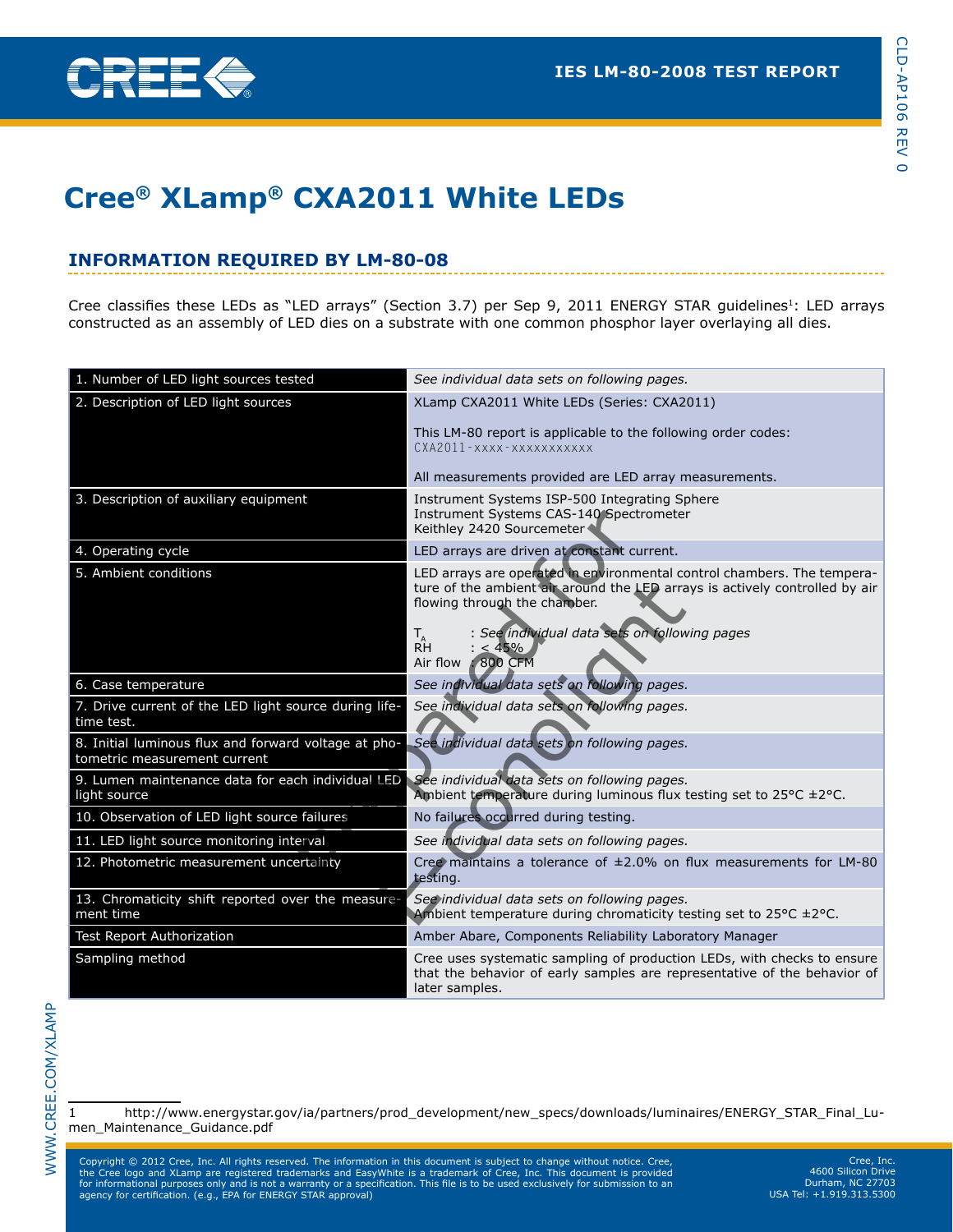

### **Revision History**

| Revision | <b>Date</b>  | <b>Change</b>       |
|----------|--------------|---------------------|
|          | May 18, 2012 | Date of first issue |
|          |              |                     |
|          |              |                     |

### **Test Results Summary**

|      |      |        | Data Case Ambient Temp. Temp. Drive Current $\begin{array}{ c c c c }\n\hline\n\text{Data} & \text{Time} & \text{Number} \\ \hline\n\text{Step 1: } & \text{Time} & \text{Price 1: } & \text{Minimum 2: } \\ \hline\n\text{Left} & \begin{array}{ c c c }\n\hline\n\text{Time} & \text{Average 2: } & \text{Number 3: } \\ \hline\n\text{Time} & \text{Time} & \text{Surface 3: } & \text{Number 4: } \\ \hline\n\text{Time} & \text{Time}$ | <b>Average Lumen</b>   Average Chromaticity | Reported TM-21 L70<br>Lifetime |
|------|------|--------|---------------------------------------------------------------------------------------------------------------------------------------------------------------------------------------------------------------------------------------------------------------------------------------------------------------------------------------------------------------------------------------------------------------------------------------------|---------------------------------------------|--------------------------------|
| 85°C | 85°C | 300 mA | 97.2%                                                                                                                                                                                                                                                                                                                                                                                                                                       | 0.0012                                      | $L70(6k) > 36,300$ hrs         |

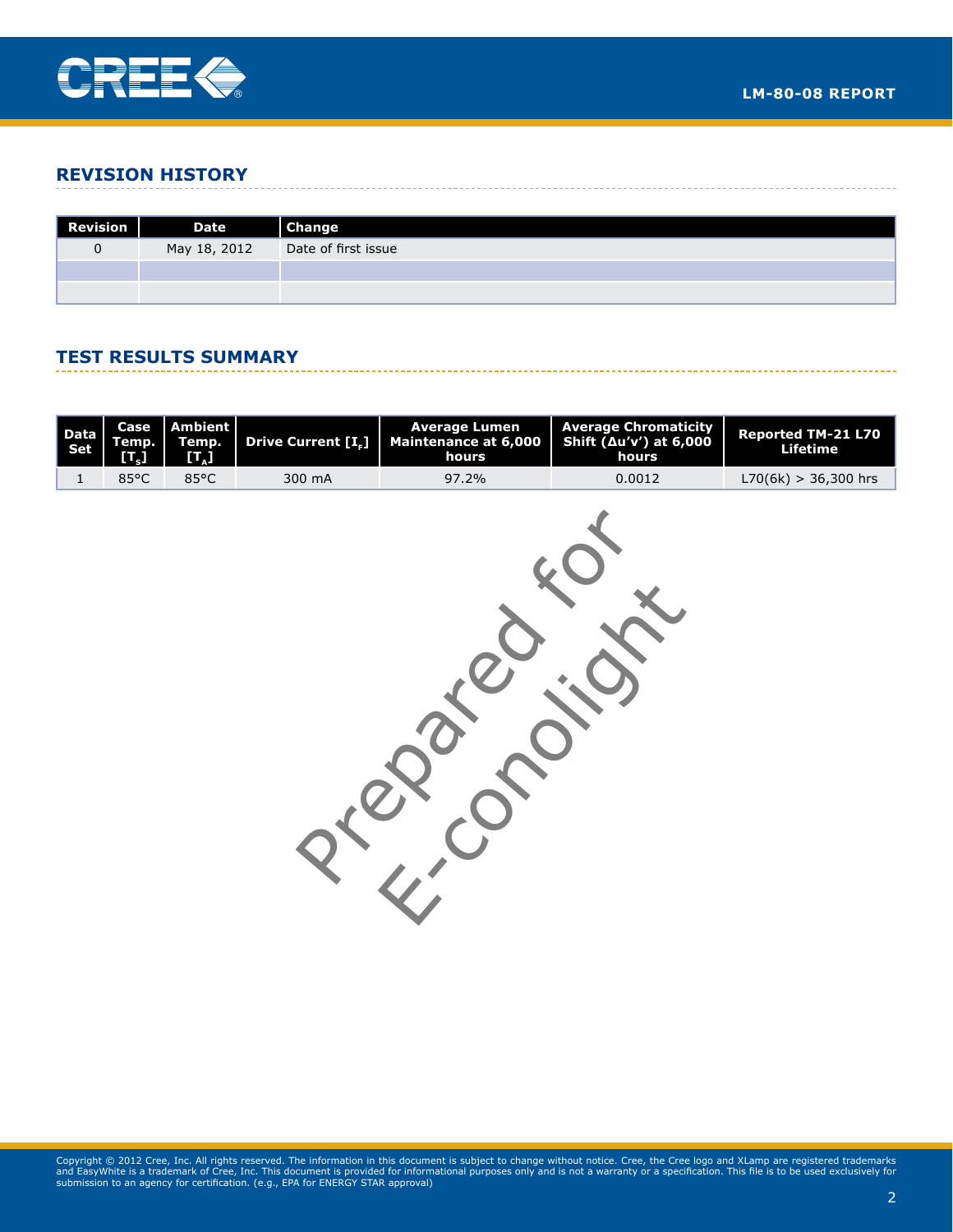

MAY NOT BE COPIED, REPRODUCED OR DISCLOSED TO ANY

#### **MECHANICAL DIMENSIONS & TEMPERATURE MEASUREMENT POINT** CONFIDENTIAL INFORMATION OF CREE, INC. THIS PLOT

All measurements are  $\pm$ .13 mm unless otherwise indicated.





XLamp CXA LEDs case temperature (TMP<sub>LED</sub>) can be measured at the designated case temperature measurement point, immediately adjacent to the anode or plus  $(+)$  solder pad. This measurement point is shown in the picture below. Cree recommends attaching the thermocouple with conductive epoxy.  $\overline{\phantom{a}}$ reasured at the designated case temperature SURFACE FINISH: 1.6 7.000 2 /2 *FE2201*

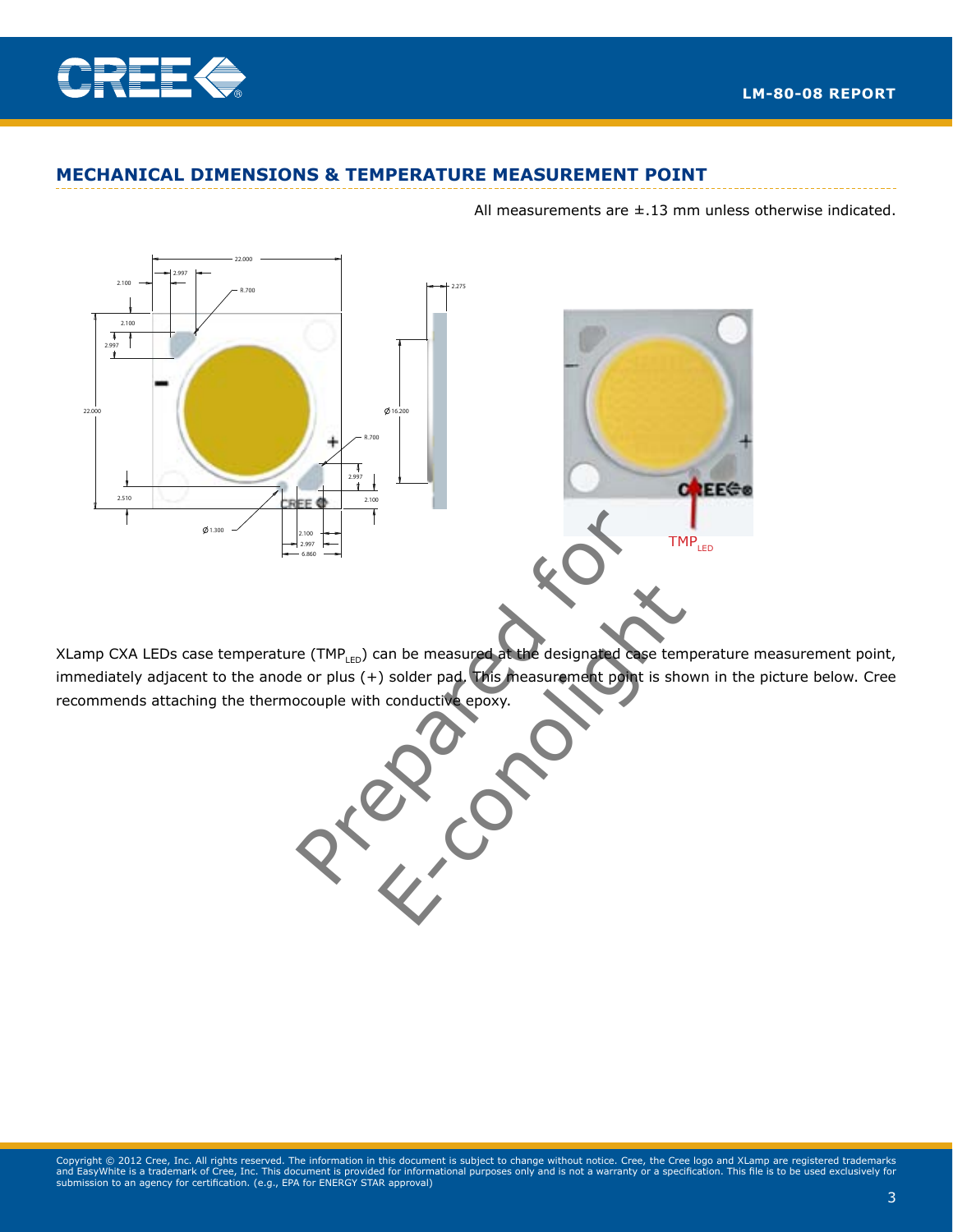

### **Data Set 1: 85**°**C; 300 mA**

| <b>LED Array Series</b>  | XLamp CXA2011 White LEDs (Series: CXA2011)                                                |
|--------------------------|-------------------------------------------------------------------------------------------|
|                          | This LM-80 report is applicable to the following order codes:<br>CXA2011-xxxx-xxxxxxxxxxx |
| Tested Model Number      | CXA2011-0000-000P00G030F                                                                  |
| Drive Current [I.]       | 300 mA                                                                                    |
| Testing Initiation Date  | June 15, 2011                                                                             |
| Case Temperature [T.]    | $85^{\circ}$ C                                                                            |
| Ambient Temperature [T.] | $85^{\circ}$ C                                                                            |
| Failures observed        | None                                                                                      |

|                     | Initial (0 hrs)  |                    |              | Lumen Maintenance (%) |              |              |              |                   |              |              |              |              |              |              |              |              |
|---------------------|------------------|--------------------|--------------|-----------------------|--------------|--------------|--------------|-------------------|--------------|--------------|--------------|--------------|--------------|--------------|--------------|--------------|
| #                   |                  |                    | Calc.        | <b>ANSI</b>           |              |              |              |                   |              |              |              |              |              |              |              |              |
| amp                 | $LF$ ( $Im$ )    | $V_F(V)$           | <b>CCT</b>   | Target                | 168          | 1008         | 1512         | 2016              | 2520         | 3024         | 3528         | 4032         | 4536         | 5040         | 5544         | 6048         |
|                     |                  |                    |              |                       |              |              |              |                   |              |              |              |              |              |              |              |              |
| 1                   | 1193             | 42.33              | 3026         | 3000                  | 100.9        | 101.5        | 101.2        | 100.9             | 100.4        | 99.1         | 99.5         | 98.2         | 98.6         | 97.5         | 98.5         | 98.7         |
| $\overline{2}$<br>3 | 1176             | 42.20              | 3035         | 3000                  | 102.1        | 102.9        | 102.9        | 102.6             | 102.1        | 101.2        | 101.3        | 102.2        | 100.7        | 99.6         | 101.0        | 100.9        |
| $\overline{4}$      | 1209<br>1200     | 42.50<br>42.48     | 2952<br>2962 | 3000<br>3000          | 97.8<br>98.0 | 98.1<br>98.6 | 98.8<br>99.0 | 98.7<br>99.2      | 99.0<br>99.4 | 98.3<br>98.5 | 97.8<br>97.8 | 98.8<br>98.7 | 95.7<br>95.5 | 95.8<br>95.6 | 96.0<br>95.8 | 95.2<br>95.2 |
| 5                   | 1203             | 42.51              | 2955         | 3000                  | 98.1         | 98.5         | 99.1         | 99.4              | 99.5         | 98.8         | 98.3         | 99.2         | 95.9         | 95.9         | 96.2         | 95.6         |
| 6                   | 1220             | 42.54              | 2959         | 3000                  | 98.1         | 98.4         | 97.4         | 97.9              | 97.9         | 97.3         | 96.7         | 97.6         | 94.5         | 94.6         | 94.8         | 94.3         |
| $\overline{7}$      | 1181             | 41.50              | 3036         | 3000                  | 99.5         | 100.4        | 98.6         | 103.0             | 100.8.       | 102.0        | 100.6        | 101.9        | 100.4        | 98.7         | 99.4         | 98.1         |
| 8                   | 1185             | 41.50              | 3060         | 3000                  | 100.2        | 101.9        | 99.7         | 103.1             | 101.0        | 102.2        | 100.5        | 101.7        | 100.3        | 98.6         | 99.7         | 98.2         |
| 9                   | 1180             | 41.61              | 3048         | 3000                  | 99.7         | 101.9        | 101.6        | 103.2             | 102.6        | 102.9        | 102.8        | 103.4        | 101.7        | 101.5        | 101.2        | 100.5        |
| 10                  | 1176             | 41.60              | 3043         | 3000                  | 99.5         | 101.2        | 100.0        | $103\overline{2}$ | 103.2        | 103.0        | 103.0        | 103.5        | 100.6        | 100.1        | 100.0        | 99.3         |
| 11                  | 1161             | 42.69              | 3053         | 3000                  | 100.5        | 100.8        | 100.6        | 101.7             | 101.1        | 100.1        | 100.0        | 99.7         | 97.6         | 98.1         | 97.1         | 97.3         |
| 12                  | 1165             | 42.75              | 3042         | 3000                  | 100.0        | 100.8        | 101.2        | 100.8             | 100.6        | 99.6         | 99.4         | 99.1         | 97.1         | 97.8         | 96.6         | 96.7         |
| 13                  | 1174             | 42.78              | 3045         | 3000                  | 99.8         | 100.3        | 100.2        | 100.4             | 100.4        | 99.5         | .99.3        | 98.9         | 96.6         | 97.4         | 96.2         | 96.3         |
| 14                  | 1138             | $\overline{42.73}$ | 3061         | 3000                  | 100.8        | 101.5        | 101.9        | 101.6             | 101.8        | 100.9        | 100.7        | 100.4        | 98.4         | 99.2         | 97.9         | 97.9         |
| 15                  | 1212             | 42.91              | 3016         | 3000                  | 98.9         | 100.8        | 100.1        | 100.0             | 99.6         | 100.3        | 98.2         | 98.0         | 97.5         | 95.9         | 96.6         | 95.9         |
| 16                  | 1209             | 43.03              | 3010         | 3000                  | 99.0         | 100.6        | 99.8         | 99.6              | 99.7         | 100.4        | 98.4         | 98.3         | 97.5         | 96.3         | 97.0         | 96.5         |
| 17                  | 122 <sup>1</sup> | 42.89              | 3021         | 3000                  | 99.3         | 101.0        | 100.4        | 100.2             | 99.7         | 100.4        | 98.3         | 97.8         | 96.8         | 95.5         | 96.2         | 95.6         |
| 18                  | 122 <sup>1</sup> | 43.18              | 3010         | 3000                  | 99.1         | 100.6        | 100.0        | 99.6              | $-99.5$      | 100.1        | 98.1         | 97.9         | 96.8         | 95.7         | 96.5         | 95.8         |
| 19                  | 1260             | 42.71              | 3007         | 3000                  | 100.7        | 102.1        | 101.7        | 100.6             | 101.9        | 100.6        | 100.1        | 99.2         | 97.6         | 98.0         | 97.3         | 96.3         |
| 20                  | 1250             | 42.70              | 3004         | 3000                  | 100.8        | 102.8        | 102.3        | 102.2'            | 102.7        | 102.5        | 102.2        | 101.0        | 100.5        | 99.0         | 99.3         | 98.9         |
| $\overline{21}$     | 1254             | 42.65              | 2965         | 3000                  | 101.4        | 102.6        | 102.5        | 102.5             | 102.9        | 102.8        | 101.2        | 100.4        | 98.8         | 99.5         | 99.2         | 99.1         |
| 22                  | 1193             | 42.78              | 3027         | 3000                  | 101.2        | 103.2        | 102.7        | 102.4             | 103.3        | 103.0        | 100.8        | 100.5        | 100.5        | 99.5         | 98.9         | 98.2         |
| 23                  | 1253             | 42.96              | 3012         | 3000                  | 100.9        | 101.6        | 101.0        | 100.6             | 99.8         | 101.4        | 100.9        | 98.1         | 98.4         | 96.8         | 96.3         | 95.8         |
| 24                  | 1258             | 43.00              | 3012         | 3000                  | 100.6        | 101.4        | 100.7        | 100.5             | 101.0        | 100.6        | 98.1         | 98.0         | 96.7         | 95.8         | 95.3         | 95.4         |
| 25                  | 1257             | 42.77              | 3013         | 3000                  | 100.1        | 102.7        | 102.6        | 100.0             | 102.6        | 102.9        | 101.2        | 100.6        | 100.2        | 98.1         | 99.0         | 98.3         |
| n                   | 25               | 25                 | 25           | 25                    | 25           | 25           | 25           | 25                | 25           | 25           | 25           | 25           | 25           | 25           | 25           | 25           |
| Mean                | 1206             | 42.53              |              |                       | 99.9         | 101.0        | 100.6        | 100.9             | 100.9        | 100.7        | 99.8         | 99.7         | 98.2         | 97.6         | 97.7         | 97.2         |
| Median              | 1203             | 42.70              |              |                       | 100.0        | 101.2        | 100.6        | 100.6             | 100.8        | 100.6        | 100.0        | 99.2         | 97.6         | 97.8         | 97.1         | 96.7         |
| σ                   | 35               | 0.49               |              |                       | 1.16         | 1.44         | 1.44         | 1.52              | 1.48         | 1.63         | 1.69         | 1.77         | 1.97         | 1.79         | 1.80         | 1.77         |
| Min.                | 1138             | 41.50              |              |                       | 97.8         | 98.1         | 97.4         | 97.9              | 97.9         | 97.3         | 96.7         | 97.6         | 94.5         | 94.6         | 94.8         | 94.3         |
| Max.                | 1260             | 43.18              |              |                       | 102.1        | 103.2        | 102.9        | 103.2             | 103.3        | 103.0        | 103.0        | 103.5        | 101.7        | 101.5        | 101.2        | 100.9        |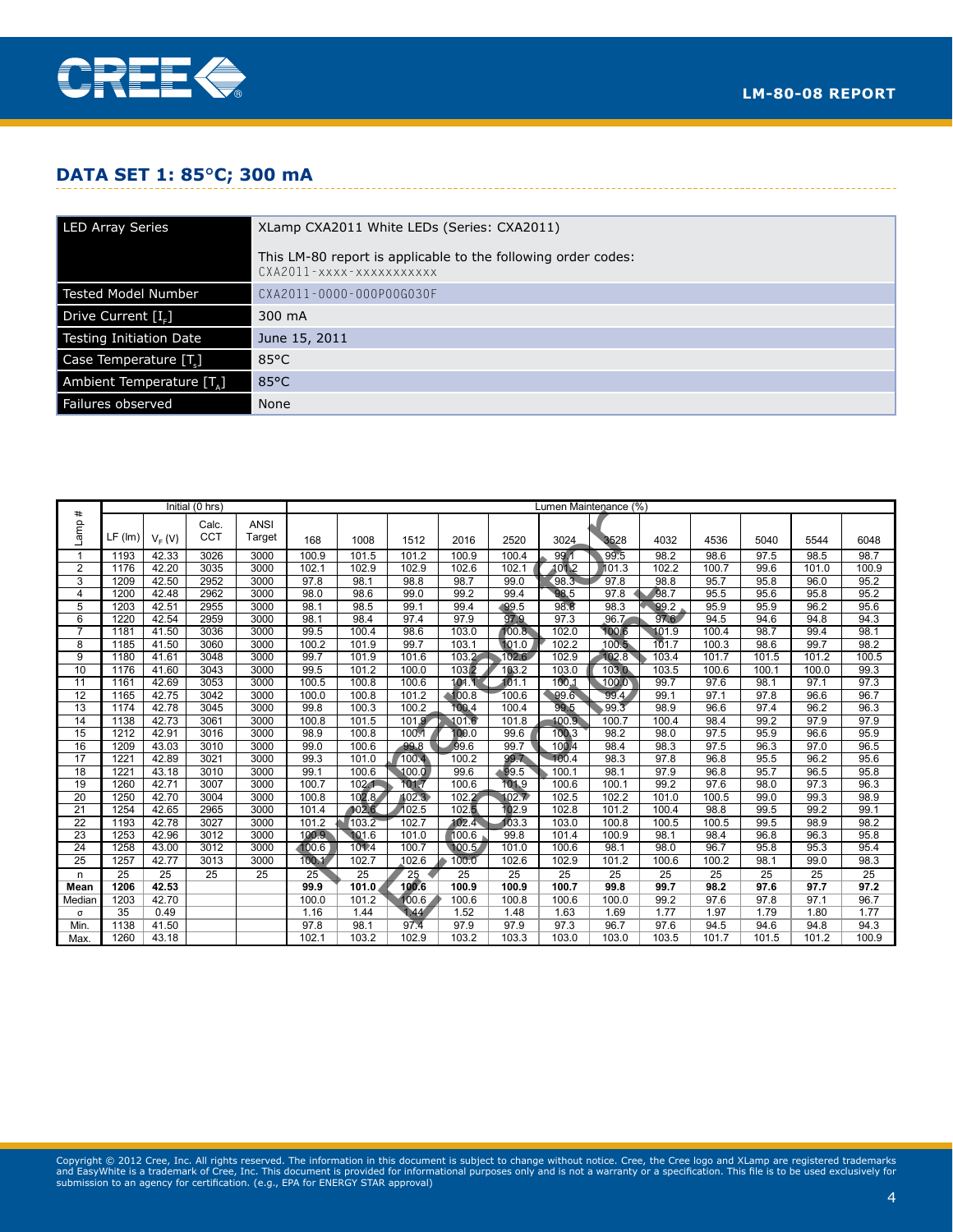

### **Data Set 1: 85**°**C; 300 mA**

| <b>LED Array Series</b>  | XLamp CXA2011 White LEDs (Series: CXA2011)                                                |
|--------------------------|-------------------------------------------------------------------------------------------|
|                          | This LM-80 report is applicable to the following order codes:<br>CXA2011-xxxx-xxxxxxxxxxx |
| Tested Model Number      | CXA2011-0000-000P00G030F                                                                  |
| Drive Current [I.]       | 300 mA                                                                                    |
| Testing Initiation Date  | June 15, 2011                                                                             |
| Case Temperature [T.]    | $85^{\circ}$ C                                                                            |
| Ambient Temperature [T.] | $85^{\circ}$ C                                                                            |
| Failures observed        | None                                                                                      |

|                       | Initial (0 hrs)  |                  |              | Chromaticity Shift (Au'v') |                  |                  |                  |                  |                  |                  |                  |                     |                  |                  |                  |                  |
|-----------------------|------------------|------------------|--------------|----------------------------|------------------|------------------|------------------|------------------|------------------|------------------|------------------|---------------------|------------------|------------------|------------------|------------------|
| #                     |                  |                  | Calc.        | <b>ANSI</b>                |                  |                  |                  |                  |                  |                  |                  |                     |                  |                  |                  |                  |
| Lamp                  |                  |                  | <b>CCT</b>   |                            |                  |                  |                  |                  |                  |                  |                  |                     |                  |                  |                  |                  |
|                       | CCx              | CCv              |              | Target                     | 168              | 1008             | 1512             | 2016             | 2520             | 3024             | 3528             | 4032                | 4536             | 5040             | 5544             | 6048             |
| 1                     | 0.4338           | 0.4000           | 3026         | 3000                       | 0.0009           | 0.0007           | 0.0007           | 0.0007           | 0.0007           | 0.0008           | 0.0010           | 0.0010              | 0.0012           | 0.0012           | 0.0013           | 0.0013           |
| $\overline{2}$        | 0.4345           | 0.4026           | 3035         | 3000                       | 0.0010           | 0.0008           | 0.0008           | 0.0007           | 0.0006           | 0.0006           | 0.0008           | 0.0009              | 0.0010           | 0.0010           | 0.0011           | 0.0012           |
| 3                     | 0.4441           | 0.4123           | 2952         | 3000                       | 0.0005           | 0.0008           | 0.0010           | 0.0012           | 0.0011           | 0.0012           | 0.0012           | 0.0013              | 0.0012           | 0.0014           | 0.0014           | 0.0014           |
| 4                     | 0.4432           | 0.4117           | 2962         | 3000                       | 0.0005           | 0.0008           | 0.0009           | 0.0011           | 0.0011           | 0.0012           | 0.0012           | 0.0013              | 0.0012           | 0.0013           | 0.0014           | 0.0013           |
| 5                     | 0.4438           | 0.4120           | 2955         | 3000                       | 0.0005           | 0.0008           | 0.0010           | 0.0012           | 0.0011           | 0.0011           | 0.0012           | 0.0013              | 0.0012           | 0.0013           | 0.0013           | 0.0014           |
| 6                     | 0.4433           | 0.4115           | 2959         | 3000                       | 0.0005           | 0.0008           | 0.0011           | 0.0013           | 0.0012           | 0.0013           | 0.0014           | 0.0015              | 0.0014           | 0.0015           | 0.0016           | 0.0015           |
| $\overline{7}$        | 0.4340           | 0.4017           | 3036         | 3000                       | 0.0009           | 0.0011           | 0.0008           | 0.0012           | 0.0010           | 0.0012           | 0.0011           | 0.0012              | 0.0013           | 0.0010           | 0.0013           | 0.0013           |
| 8                     | 0.4327           | 0.4019           | 3060         | 3000                       | 0.0009           | 0.0010           | 0.0008           | 0.0012           | 0.0010           | 0.0013           | 0.0011           | $0.\overline{0}013$ | 0.0014           | 0.0010           | 0.0012           | 0.0011           |
| $\overline{9}$<br>10  | 0.4336<br>0.4343 | 0.4022<br>0.4031 | 3048         | 3000<br>3000               | 0.0009<br>0.0008 | 0.0010<br>0.0010 | 0.0011           | 0.0011<br>0.0011 | 0.0012           | 0.0012<br>0.0012 | 0,0011<br>0.0011 | 0.0012              | 0.0011           | 0.0012<br>0.0012 | 0.0012<br>0.0012 | 0.0011           |
| 11                    |                  | 0.4075           | 3043         |                            |                  |                  | 0.0011           |                  | 0.0011           | 0.0008           |                  | 0.0012<br>0.0010    | 0.0012           |                  |                  | 0.0011           |
|                       | 0.4357           |                  | 3053         | 3000                       | 0.0005           | 0.0007<br>0.0007 | 0.0008           | 0.0007           | 0.0009           | 0.0008           | 0.0008<br>0.0008 | 0.0010              | 0.0008           | 0.0009<br>0.0010 | 0.0009<br>0.0009 | 0.0010           |
| 12<br>$\overline{13}$ | 0.4368<br>0.4370 | 0.4084<br>0.4091 | 3042<br>3045 | 3000<br>3000               | 0.0005<br>0.0006 | 0.0007           | 0.0007<br>0.0009 | 0.0007<br>0.0008 | 0.0008<br>0.0009 | 0.0009           | 0.0010           | 0.0010              | 0.0008<br>0.0010 | 0.0011           | 0.0010           | 0.0010<br>0.0013 |
| 14                    | 0.4351           | 0.4070           | 3061         | 3000                       | 0.0005           | 0.0006           | 0.0007           | 0.0007           | 0.0008           | 0.0007           | 0.0007           | 0.0009              | 0.0007           | 0.0009           | 0.0008           | 0.0010           |
| 15                    | 0.4382           | 0.4080           | 3016         | 3000                       | 0.0009           | 0.0009           | 0.0009           | 0.0009           | 0.0010           | 0.0010           | 0.0009           | 0.0011              | 0.0011           | 0.0009           | 0.0011           | 0.0011           |
| 16                    | 0.4384           | 0.4078           | 3010         | 3000                       | 0.0009           | 0.0009           | 0.0009           | 0.0010           | 0.0010           | 0.0010           | 0.0010           | 0.0011              | 0.0012           | 0.0009           | 0.0012           | 0.0011           |
| 17                    | 0.4378           | 0.4078           | 3021         | 3000                       | 0.0008           | 0.0009           | 0.0008           | 0.0009           | 0.0010           | 0.0009           | 0.0009           | 0.0010              | 0.0011           | 0.0009           | 0.0010           | 0.0011           |
| $\overline{18}$       | 0.4388           | 0.4086           | 3010         | 3000                       | 0.0008           | 0.0009           | 0.0009           | 0.0010           | 0.0010           | 0.0010           | 0.0010           | 0.0011              | 0.0011           | 0.0010           | 0.0011           | 0.0012           |
| 19                    | 0.4409           | 0.4125           | 3007         | 3000                       | 0.0008           | 0.0008           | 0.0008           | 0.0007           | 0.0009           | 0.0007           | 0.0011           | 0.0009              | 0.0007           | 0.0010           | 0.0010           | 0.0008           |
| 20                    | 0.4407           | 0.4117           | 3004         | 3000                       | 0.0008           | 0.0008           | 0.0008           | 0.0009           | 0.0009           | 0.0009           | 0.0008           | 0.0011              | 0.0010           | 0.0008           | 0.0011           | 0.0011           |
| 21                    | 0.4443           | 0.4143           | 2965         | 3000                       | 0.0007           | 0.0009           | 0.0008           | 0.0008           | 0.0009           | 0.0009           | 0.0010           | 0.0009              | 0.0007           | 0.0010           | 0.0010           | 0.0010           |
| 22                    | 0.4388           | 0.4107           | 3027         | 3000                       | 0.0013           | 0.0012           | 0.0012           | 0.0013           | 0.0012           | 0.0012           | 0.0013           | 0.0014              | 0.0013           | 0.0013           | 0.0014           | 0.0015           |
| 23                    | 0.4407           | 0.4127           | 3012         | 3000                       | 0.0008           | 0.0009           | 0.0009           | 0.0009           | 0.0006           | 0.0008           | 0.0009           | 0.0008              | 0.0010           | 0.0010           | 0.0009           | 0.0011           |
| $\overline{24}$       | 0.4403           | 0.4120           | 3012         | 3000                       | 0.0008           | 0.0009           | 0.0008           | 0.0009           | 0.0008           | 0.0009           | 0.0008           | 0.0010              | 0.0010           | 0.0009           | 0.0011           | 0.0011           |
| 25                    | 0.4383           | 0.4079           | 3013         | 3000                       | 0.0005           | 0.0005           | 0.0006           | 0.0005           | 0.0005           | 0.0006           | 0.0006           | 0.0007              | 0.0007           | 0.0008           | 0.0007           | 0.0008           |
| n                     | 25               | 25               | 25           | 25                         | 25               | 25               | 25               | 25               | 25               | 25               | 25               | 25                  | 25               | 25               | 25               | 25               |
| Mean                  |                  |                  |              |                            | 0.0007           | 0.0008           | 0.0009           | 0.0009           | 0.0009           | 0.0010           | 0.0010           | 0.0011              | 0.0010           | 0.0011           | 0.0011           | 0.0012           |
| Median                |                  |                  |              |                            | 0.0008           | 0.0008           | 0.0008           | 0.0009           | 0.0010           | 0.0009           | 0.0010           | 0.0011              | 0.0011           | 0.0010           | 0.0011           | 0.0011           |
| σ                     |                  |                  |              |                            | 0.0002           | 0.0001           | 0.0001           | 0.0002           | 0.0002           | 0.0002           | 0.0002           | 0.0002              | 0.0002           | 0.0002           | 0.0002           | 0.0002           |
| Min.                  |                  |                  |              |                            | 0.0005           | 0.0005           | 0.0006           | 0.0005           | 0.0005           | 0.0006           | 0.0006           | 0.0007              | 0.0007           | 0.0008           | 0.0007           | 0.0008           |
| Max.                  |                  |                  |              |                            | 0.0013           | 0.0012           | 0.0012           | 0.0013           | 0.0012           | 0.0013           | 0.0014           | 0.0015              | 0.0014           | 0.0015           | 0.0016           | 0.0015           |